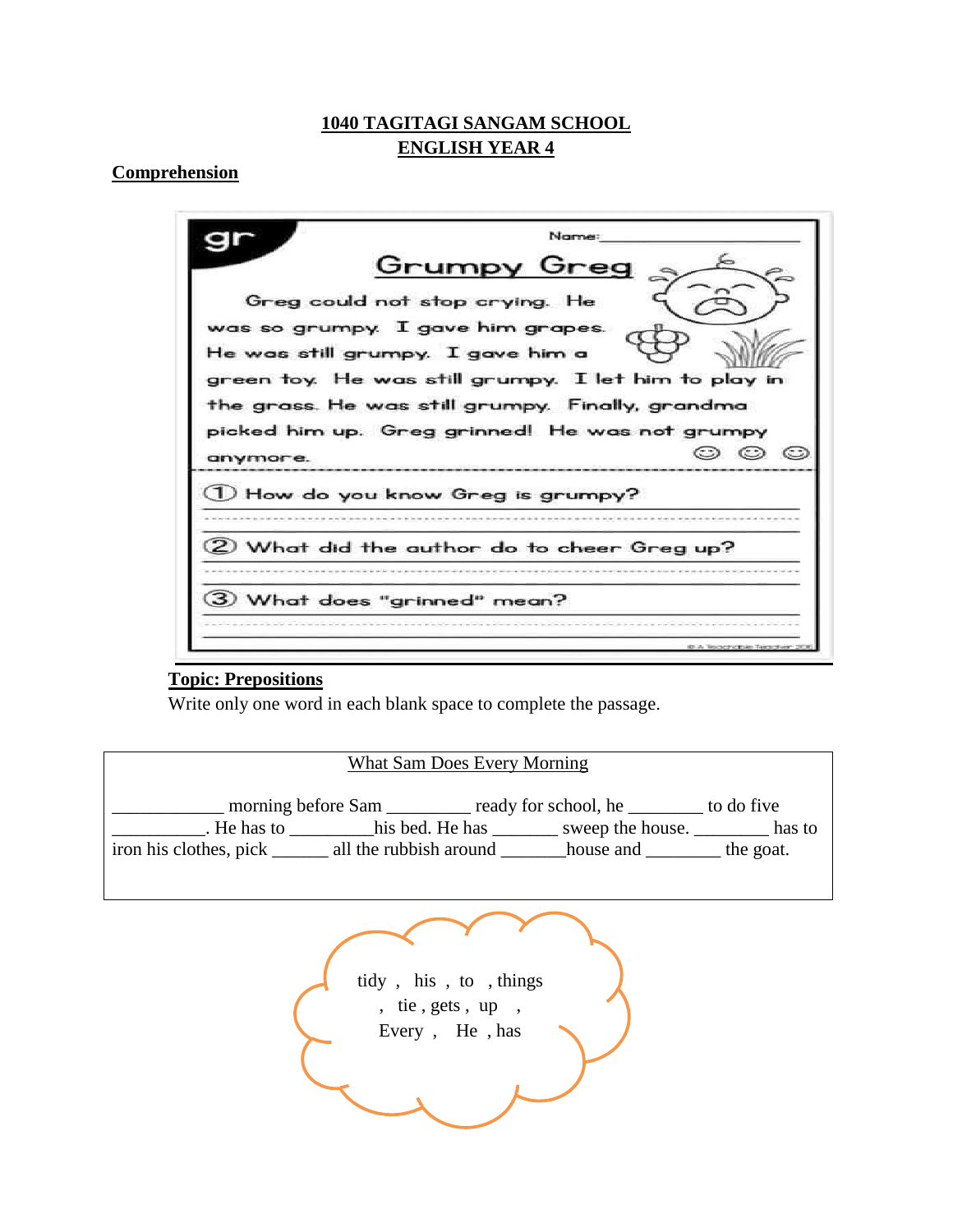# **1040 TAGITAGI SANGAM SCHOOL WEEK 9 MATHS YEAR 4**

## **Strand: Measurement Sub- strand: Length /Area**



These non- standard units are used to measure length and widths of shapes. Some of the examples of non-standard units are:



*For example* if you want to know the **length of your hand** you can use **your hand span** to measure. **Arm length** can be used to measure the **height of the door**. **Foot, step, or pace** can be used to measure the **length of your classroom**.

# **Activity**

Now you have to estimate or guess each of these lengths. After guessing then you use one string to measure the length and then place it on your ruler to know the actual length.

| Unit         | <b>Distance to measure</b>    | Estimate / guess the<br>length | <b>Check</b> (measure the<br>actual length) |
|--------------|-------------------------------|--------------------------------|---------------------------------------------|
| Hand span    | Length of the coffee<br>table |                                |                                             |
| Arm length   | Height of the window          |                                |                                             |
| Step or pace | Length of your<br>bedroom     |                                |                                             |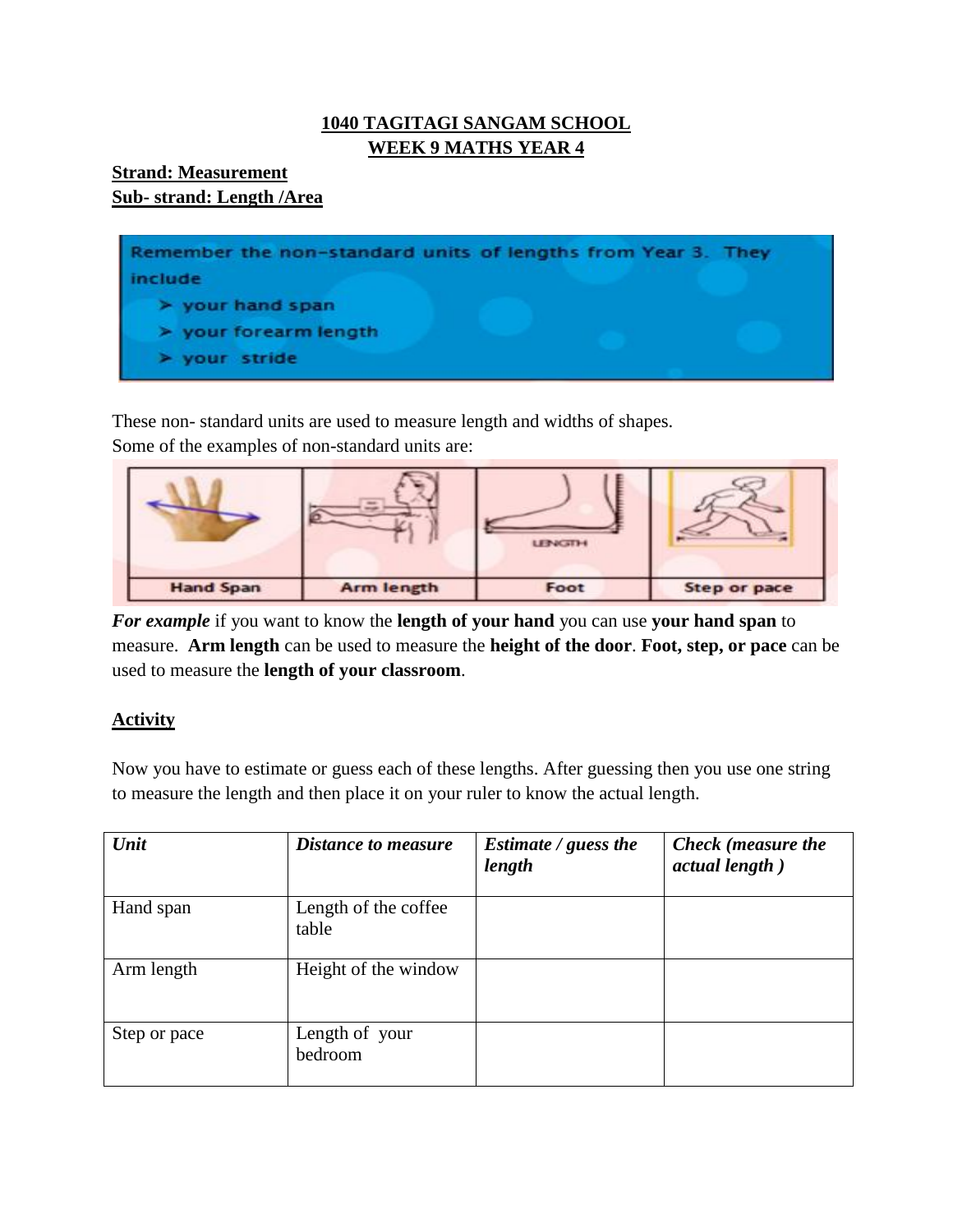# **1040 TAGITAGI SANGAM SCHOOL HEALTHY LIVIVNG YEAR 4**

### **Topic: Personal Safety Sub- Sub- topic: Road safety**

## **ROAD RULES**

- 1. Walk on the right-hand side of the road so you can see oncoming traffic.
- 2. When using any type of crossing you should:
- a) Always check that the traffic has stopped before you start to cross.
- b) Always cross at the zebra or pedestrian crossings and do not jaywalk
- c) Be prepared to walk in single file, especially on narrow roads or in poor light
- 3. When taking children out, keep between them and the traffic and hold their hands firmly.
- 4. Stop just before you get to the kerb, where you can see if anything is coming. Do not get too close to the traffic. If there's no footway or footpath keep back from the edge of the road but make sure you can still see approaching traffic.

# **Activity** – Choose the correct answer given below to fill in the blanks.











\_\_\_\_\_\_\_\_\_\_\_\_\_\_\_\_\_ \_\_\_\_\_\_\_\_\_\_\_\_\_\_\_\_\_\_\_\_\_\_\_\_\_

\_\_\_\_\_\_\_\_\_\_\_\_\_\_\_\_\_ \_\_\_\_\_\_\_\_\_\_\_\_\_\_\_\_\_\_\_\_\_ \_\_\_\_\_\_\_\_\_\_\_\_\_\_\_\_

**Zebra crossing, Looking left and right before crossing, Walk on the right hand side of the road, Traffic light crossing, Hold hands of adults while walking on the road.**